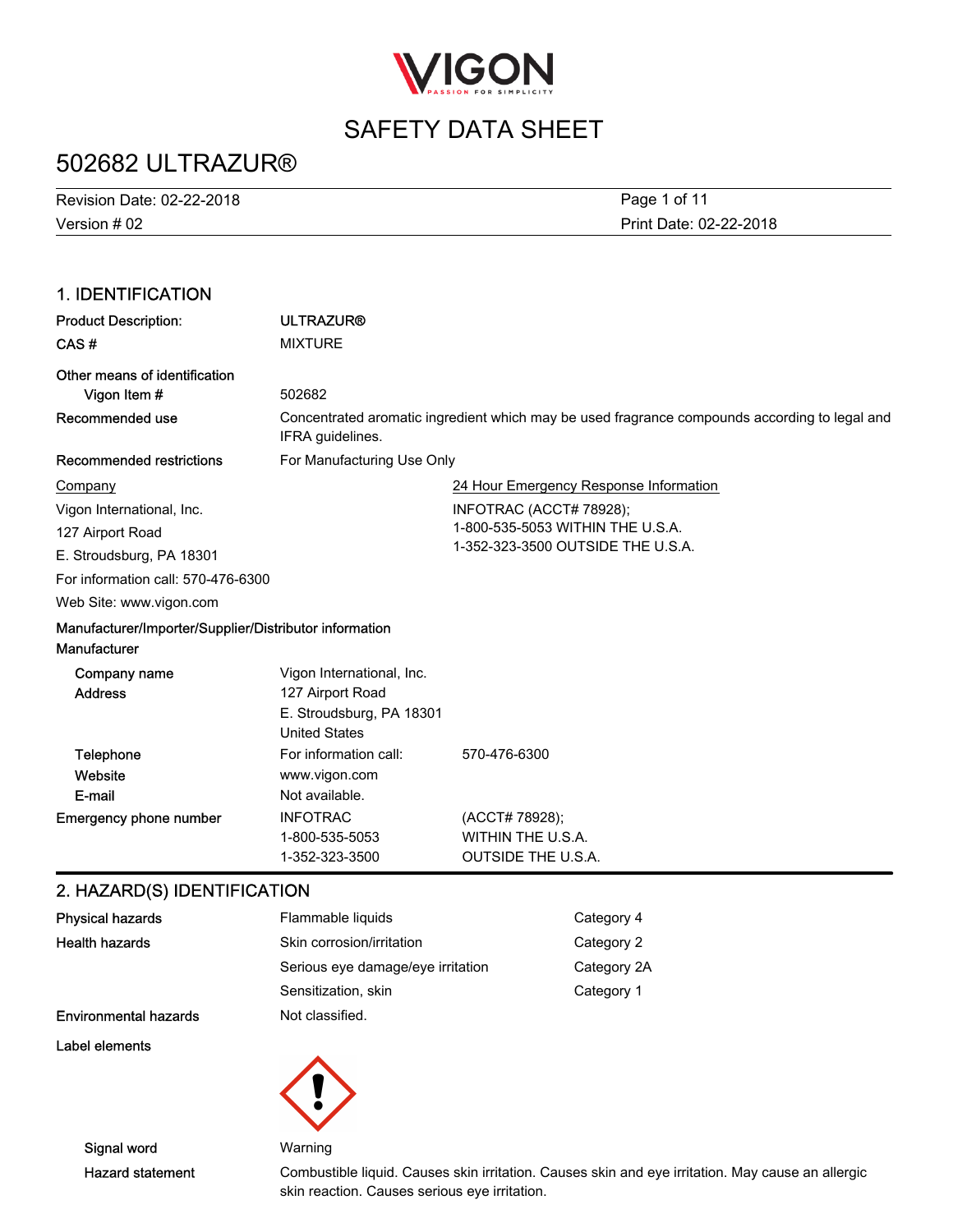

# 502682 ULTRAZUR®

| Revision Date: 02-22-2018 | Page 2 of 11           |
|---------------------------|------------------------|
| Version # 02              | Print Date: 02-22-2018 |

| <b>Precautionary statement</b>               |                                                                                                                                                                                                                                                                                                                                                                                                                               |
|----------------------------------------------|-------------------------------------------------------------------------------------------------------------------------------------------------------------------------------------------------------------------------------------------------------------------------------------------------------------------------------------------------------------------------------------------------------------------------------|
| <b>Prevention</b>                            | Keep away from heat, hot surfaces, sparks, open flames and other ignition sources. No smoking.<br>Avoid breathing mist or vapor. Wash thoroughly after handling. Contaminated work clothing<br>should not be allowed out of the workplace. Wear protective gloves/protective clothing/eye<br>protection/face protection.                                                                                                      |
| Response                                     | IF ON SKIN: Wash with plenty of water. IF IN EYES: Rinse cautiously with water for several<br>minutes. Remove contact lenses, if present and easy to do. Continue rinsing. If skin irritation or<br>rash occurs: Get medical advice/attention. If eye irritation persists: Get medical advice/attention.<br>Take off contaminated clothing and wash it before reuse. In case of fire: Use appropriate media to<br>extinguish. |
| Storage                                      | Store in a well-ventilated place.                                                                                                                                                                                                                                                                                                                                                                                             |
| <b>Disposal</b>                              | Dispose of contents/container in accordance with local/regional/national/international regulations.                                                                                                                                                                                                                                                                                                                           |
| Hazard(s) not otherwise<br>classified (HNOC) | None known.                                                                                                                                                                                                                                                                                                                                                                                                                   |
| Supplemental information                     | 16.5% of the mixture consists of component(s) of unknown acute oral toxicity. 16.5% of the<br>mixture consists of component(s) of unknown acute dermal toxicity.                                                                                                                                                                                                                                                              |

### 3. COMPOSITION/INFORMATION ON INGREDIENTS

Mixtures

| <b>Chemical name</b>                     | Common name and synonyms                                                                                                                     | <b>CAS number</b> | %          |
|------------------------------------------|----------------------------------------------------------------------------------------------------------------------------------------------|-------------------|------------|
| <b>ALCOHOLS</b>                          |                                                                                                                                              |                   | $40 - 80$  |
| ALIPHATIC ALDEHYDES                      |                                                                                                                                              |                   | $1 - 50$   |
| <b>ALIPHATIC ESTERS</b>                  |                                                                                                                                              |                   | $1 - 5.10$ |
| <b>AROMATIC KETONES</b>                  |                                                                                                                                              |                   | $1 - 5.10$ |
| <b>CYCLIC ETHERS</b>                     |                                                                                                                                              |                   | $1 - 510$  |
| <b>ISOPROPYLPHENYLBUTANAL</b>            | 3-(3- propan-2-ylphenyl) butanal<br>BENZENEPROPANAL, BETA-METHYL-3-<br>(1- METHYLETHYL)<br>BETA-METHYL-3-(1-METHYLETHYL)-B<br>ENZENEPROPANAL | 125109-85-5       | $1 - 5.10$ |
| LAURIC ALDEHYDE                          | Dodecanal<br>LAURYL ALDEHYDE                                                                                                                 | 112-54-9          | 0.1 < 1    |
| Other components below reportable levels |                                                                                                                                              |                   | $10 - 520$ |

### 4. FIRST-AID MEASURES

| Inhalation          | If breathing is difficult, remove to fresh air and keep at rest in a position comfortable for breathing.<br>For breathing difficulties, oxygen may be necessary. Call a physician if symptoms develop or<br>persist. |
|---------------------|----------------------------------------------------------------------------------------------------------------------------------------------------------------------------------------------------------------------|
| <b>Skin contact</b> | Take off immediately all contaminated clothing. Get medical attention if irritation develops and<br>persists. Wash skin thoroughly with soap and water for several minutes.                                          |
| Eye contact         | Remove contact lenses, if present and easy to do. Get medical attention if irritation develops and<br>persists. Promptly wash eyes with plenty of water while lifting the eye lids.                                  |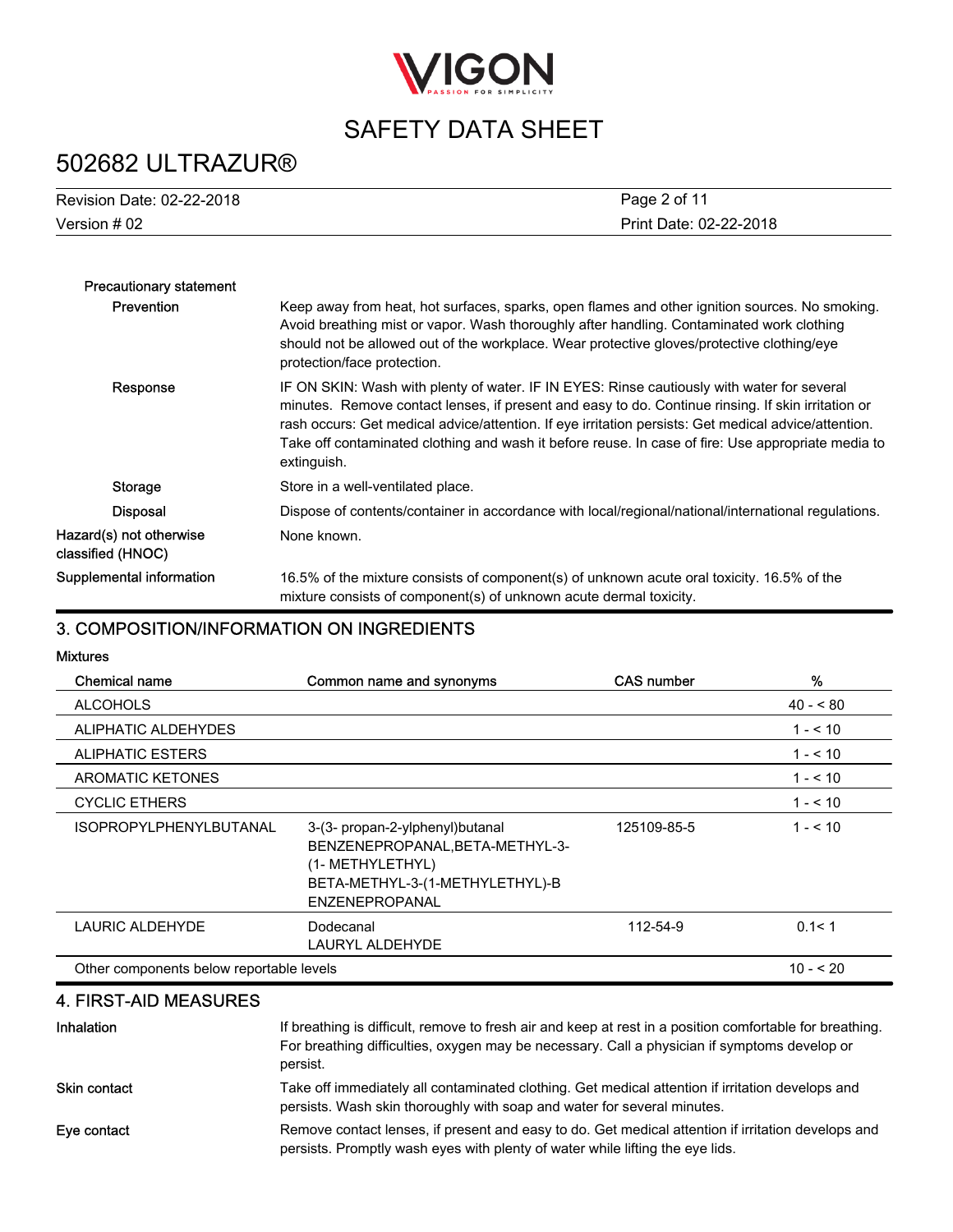

# 502682 ULTRAZUR®

| Revision Date: 02-22-2018 | Page 3 of 11           |
|---------------------------|------------------------|
| Version # 02              | Print Date: 02-22-2018 |

| Ingestion                                                                    | Call a physician or poison control center immediately. If swallowed, rinse mouth with water (only if<br>the person is conscious). Do not induce vomiting. If vomiting occurs, the head should be kept low<br>so that stomach vomit doesn't enter the lungs.                                                                                                                                     |
|------------------------------------------------------------------------------|-------------------------------------------------------------------------------------------------------------------------------------------------------------------------------------------------------------------------------------------------------------------------------------------------------------------------------------------------------------------------------------------------|
| Most important<br>symptoms/effects, acute and<br>delayed                     | Severe eye irritation. Symptoms may include stinging, tearing, redness, swelling, and blurred<br>vision. Skin irritation. May cause redness and pain. May cause an allergic skin reaction.<br>Dermatitis, Rash.                                                                                                                                                                                 |
| Indication of immediate medical<br>attention and special treatment<br>needed | Not available.                                                                                                                                                                                                                                                                                                                                                                                  |
| <b>General information</b>                                                   | Ensure that medical personnel are aware of the material(s) involved, and take precautions to<br>protect themselves. Show this safety data sheet to the doctor in attendance.                                                                                                                                                                                                                    |
| 5. FIRE-FIGHTING MEASURES                                                    |                                                                                                                                                                                                                                                                                                                                                                                                 |
| Suitable extinguishing media                                                 | Water spray, fog, CO2, dry chemical, or alcohol resistant foam.                                                                                                                                                                                                                                                                                                                                 |
| Unsuitable extinguishing media                                               | Do not use a solid water stream as it may scatter and spread fire.                                                                                                                                                                                                                                                                                                                              |
| Specific hazards arising from<br>the chemical                                | Fire may produce irritating, corrosive and/or toxic gases.                                                                                                                                                                                                                                                                                                                                      |
| Special protective equipment<br>and precautions for firefighters             | Firefighters must use standard protective equipment including flame retardant coat, helmet with<br>face shield, gloves, rubber boots, and in enclosed spaces, SCBA. Structural firefighters protective<br>clothing will only provide limited protection. Wear self-contained breathing apparatus with a full<br>facepiece operated in the positive pressure demand mode when fighting fires.    |
| Fire fighting<br>equipment/instructions                                      | In case of fire and/or explosion do not breathe fumes. Use standard firefighting procedures and<br>consider the hazards of other involved materials. Move containers from fire area if you can do so<br>without risk. Water runoff can cause environmental damage. Ventilate closed spaces before<br>entering them. Keep run-off water out of sewers and water sources. Dike for water control. |
| Specific methods                                                             | Use water spray to cool unopened containers.                                                                                                                                                                                                                                                                                                                                                    |
| General fire hazards                                                         | Static charges generated by emptying package in or near flammable vapor may cause flash fire.                                                                                                                                                                                                                                                                                                   |

### 6. ACCIDENTAL RELEASE MEASURES

Personal precautions, protective equipment and emergency procedures

Keep unnecessary personnel away. Eliminate all sources of ignition. Avoid contact with skin or inhalation of spillage, dust or vapor. Do not touch damaged containers or spilled material unless wearing appropriate protective clothing. Ventilate closed spaces before entering them.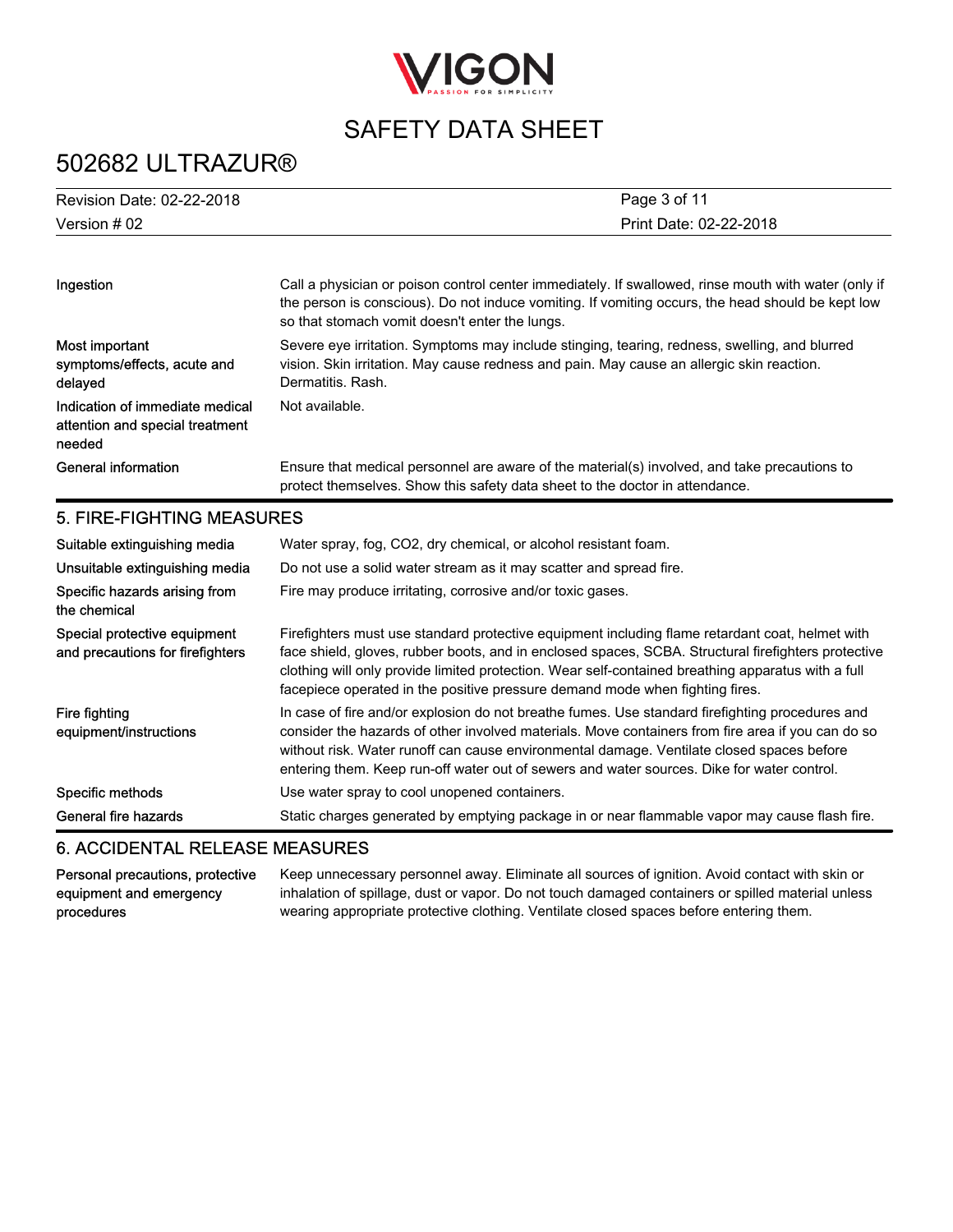

# 502682 ULTRAZUR®

| Revision Date: 02-22-2018                                       | Page 4 of 11                                                                                                                                                                                                                                                                                                                               |
|-----------------------------------------------------------------|--------------------------------------------------------------------------------------------------------------------------------------------------------------------------------------------------------------------------------------------------------------------------------------------------------------------------------------------|
| Version # 02                                                    | Print Date: 02-22-2018                                                                                                                                                                                                                                                                                                                     |
|                                                                 |                                                                                                                                                                                                                                                                                                                                            |
| Methods and materials for<br>containment and cleaning up        | Eliminate all ignition sources (no smoking, flares, sparks or flames in immediate area). Stop the<br>flow of material, if this is without risk. Dike the spilled material, where this is possible. Absorb with<br>inert absorbent such as dry clay, sand or diatomaceous earth, commercial sorbents, or recover<br>using pumps.            |
|                                                                 | The product is immiscible with water and will spread on the water surface.                                                                                                                                                                                                                                                                 |
|                                                                 | Large Spills: Stop the flow of material, if this is without risk. Dike the spilled material, where this is<br>possible. Cover with plastic sheet to prevent spreading. Prevent product from entering drains.<br>Absorb in vermiculite, dry sand or earth and place into containers.                                                        |
|                                                                 | Small Spills: Wipe up with absorbent material (e.g. cloth, fleece). Clean surface thoroughly to<br>remove residual contamination.                                                                                                                                                                                                          |
|                                                                 | Never return spills in original containers for re-use. This material and its container must be<br>disposed of as hazardous waste. Collect and dispose of spillage as indicated in section 13 of the<br>SDS.                                                                                                                                |
| <b>Environmental precautions</b>                                | Retain and dispose of contaminated wash water. Avoid release to the environment. Contact local<br>authorities in case of spillage to drain/aquatic environment. Prevent further leakage or spillage if<br>safe to do so. Do not contaminate water.                                                                                         |
| 7. HANDLING AND STORAGE                                         |                                                                                                                                                                                                                                                                                                                                            |
| Precautions for safe handling                                   | Do not handle or store near an open flame, heat or other sources of ignition. Take precautionary<br>measures against static discharges. All equipment used when handling the product must be<br>grounded. Avoid breathing vapor. Avoid contact with eyes, skin, and clothing. Avoid prolonged<br>exposure. Wash thoroughly after handling. |
| Conditions for safe storage,<br>including any incompatibilities | Keep container closed. Handle containers with care. Open slowly in order to control possible<br>pressure release. Store in a cool, well-ventilated area.                                                                                                                                                                                   |
| 8. EXPOSURE CONTROLS/PERSONAL PROTECTION                        |                                                                                                                                                                                                                                                                                                                                            |
| Occupational exposure limits                                    | This mixture has no ingredients that have PEL, TLV, or other recommended exposure limit.                                                                                                                                                                                                                                                   |
| <b>Biological limit values</b>                                  | No biological exposure limits noted for the ingredient(s).                                                                                                                                                                                                                                                                                 |
| Appropriate engineering controls                                | Use explosion-proof ventilation equipment to stay below exposure limits. Adequate ventilation<br>should be provided so that exposure limits are not exceeded.                                                                                                                                                                              |
| Eye/face protection                                             | Individual protection measures, such as personal protective equipment<br>Wear safety glasses with side shields (or goggles). Face shield is recommended.                                                                                                                                                                                   |
| <b>Skin protection</b><br>Hand protection                       | Chemical resistant gloves.                                                                                                                                                                                                                                                                                                                 |
| Other                                                           | Use of an impervious apron is recommended.                                                                                                                                                                                                                                                                                                 |
| <b>Respiratory protection</b>                                   | Respiratory protection not required. If ventilation is insufficient, suitable respiratory protection must<br>be provided.                                                                                                                                                                                                                  |
| <b>Thermal hazards</b>                                          | Wear appropriate thermal protective clothing, when necessary.                                                                                                                                                                                                                                                                              |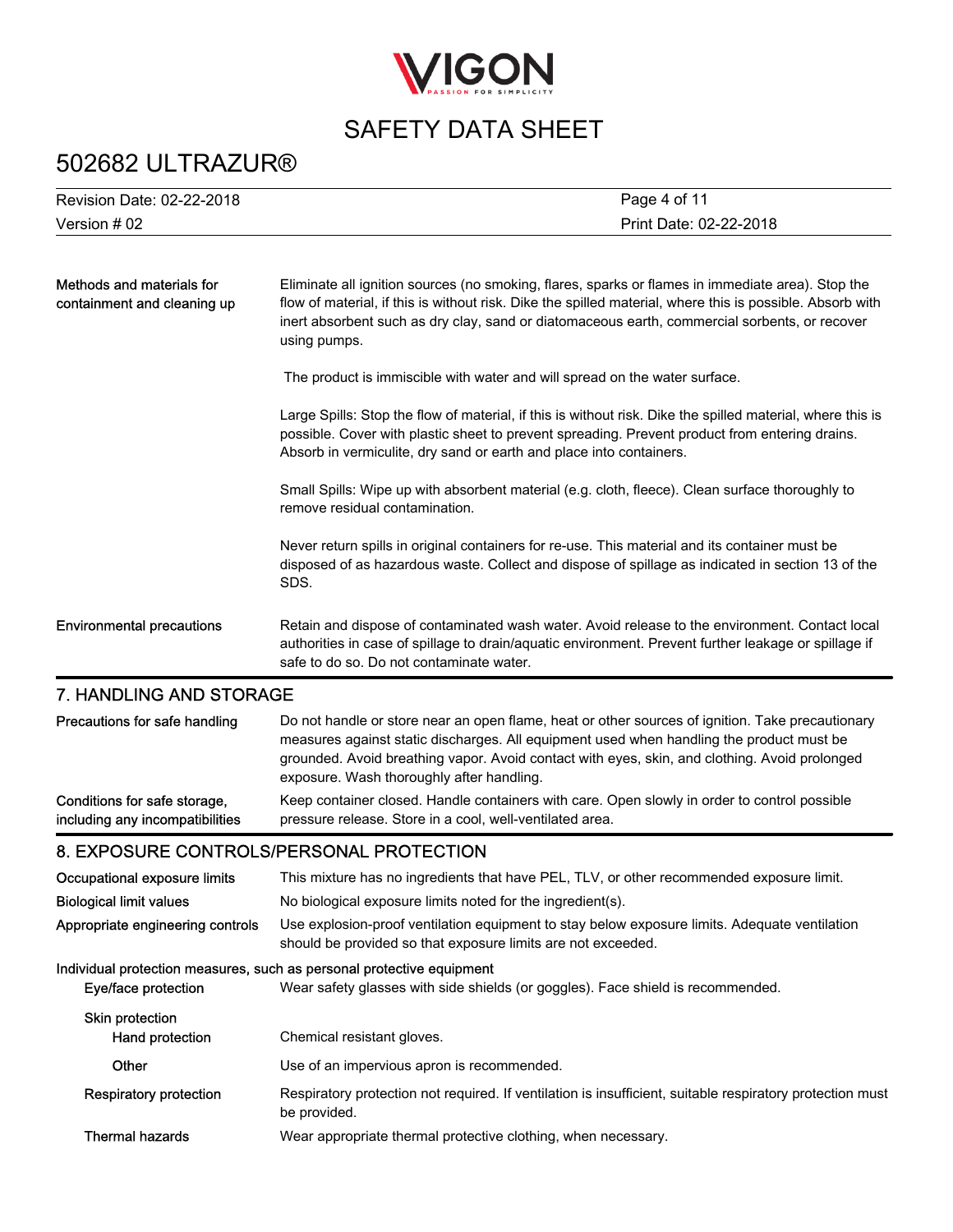

### 502682 ULTRAZUR®

| Revision Date: 02-22-2018 |  |
|---------------------------|--|
| Version $#02$             |  |

Print Date: 02-22-2018 Page 5 of 11

### General hygiene considerations

When using do not smoke. Always observe good personal hygiene measures, such as washing after handling the material and before eating, drinking, and/or smoking. Routinely wash work clothing and protective equipment to remove contaminants. Contaminated work clothing should not be allowed out of the workplace.

### 9. PHYSICAL AND CHEMICAL PROPERTIES

| Appearance                                        | Refer to Spec Sheet                             |
|---------------------------------------------------|-------------------------------------------------|
| <b>Physical state</b>                             | Liquid.                                         |
| Form                                              | Liquid.                                         |
| Color                                             | Refer to Spec Sheet                             |
| Odor                                              | Characteristic.                                 |
| <b>Odor threshold</b>                             | Not available.                                  |
| pН                                                | Not available.                                  |
| Melting point/freezing point                      | Not available.                                  |
| Initial boiling point and boiling<br>range        | Not available.                                  |
| Flash point                                       | 172.0 °F (77.8 °C) Closed Cup                   |
| <b>Evaporation rate</b>                           | Not available.                                  |
| Flammability (solid, gas)                         | Not applicable.                                 |
| Upper/lower flammability or explosive limits      |                                                 |
| <b>Flammability limit - lower</b><br>(%)          | Not available.                                  |
| Flammability limit - upper<br>(%)                 | Not available.                                  |
| Explosive limit - lower (%)                       | Not available.                                  |
| Explosive limit - upper (%)                       | Not available.                                  |
| Vapor pressure                                    | 0.07 hPa at 20 $^{\circ}$ C Calculated (72.4 %) |
| Vapor density                                     | Not available.                                  |
| <b>Relative density</b>                           | Not available.                                  |
| Solubility(ies)                                   |                                                 |
| Solubility (water)                                | Insoluble                                       |
| <b>Partition coefficient</b><br>(n-octanol/water) | Not available.                                  |
| Auto-ignition temperature                         | Not available.                                  |
| <b>Decomposition temperature</b>                  | Not available.                                  |
| Viscosity                                         | Not available.                                  |
| Other information                                 |                                                 |
| Density                                           | 922.97 kg/m3 at 20 °C                           |
| <b>Explosive properties</b>                       | Not explosive.                                  |
| Molecular formula                                 | Not applicable                                  |
| <b>Oxidizing properties</b>                       | Not oxidizing.                                  |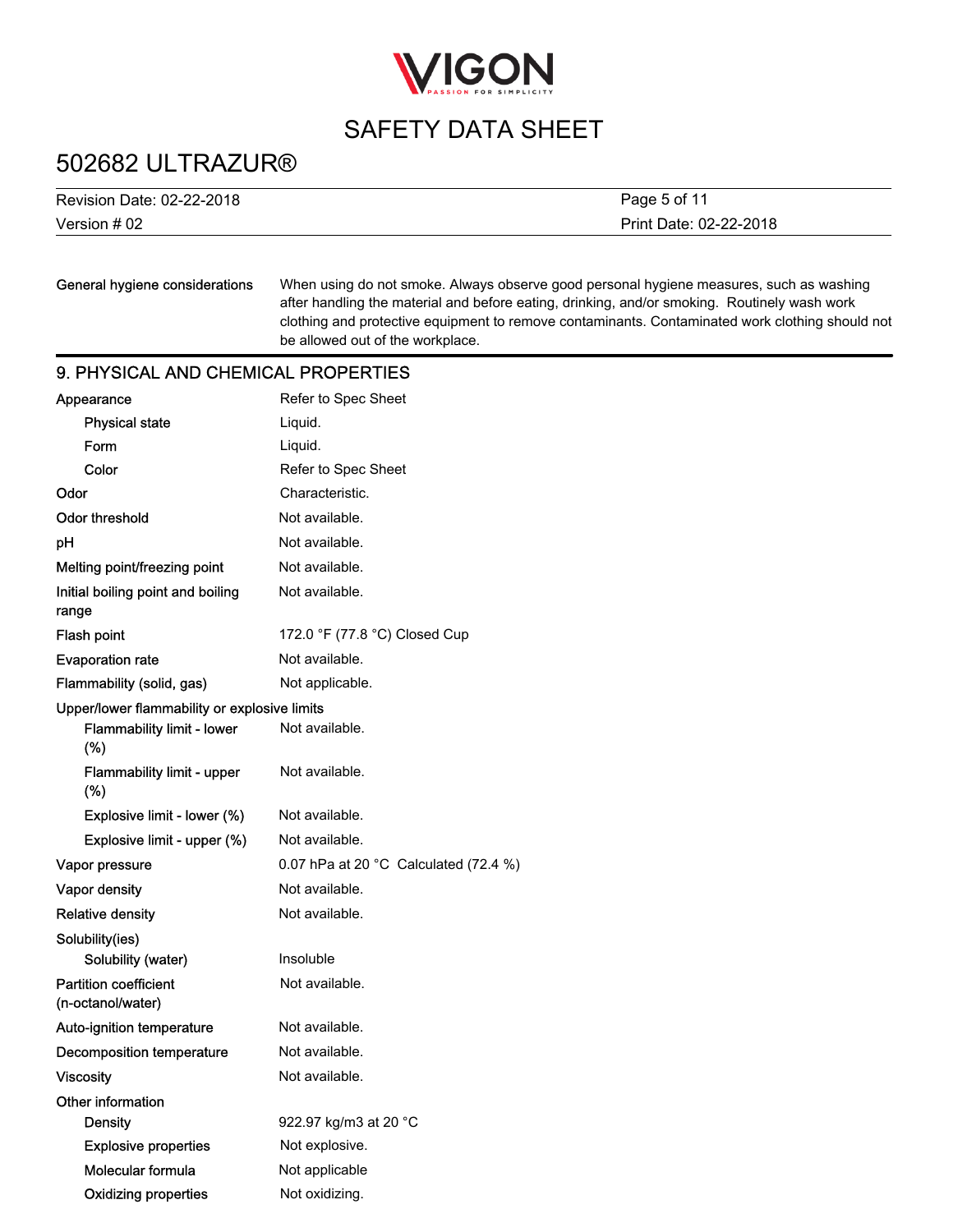

# 502682 ULTRAZUR®

Version # 02 Revision Date: 02-22-2018 Print Date: 02-22-2018 Page 6 of 11

| Specific gravity                      | 0.92 at 25 $^{\circ}$ C                                                                                                                           |  |  |
|---------------------------------------|---------------------------------------------------------------------------------------------------------------------------------------------------|--|--|
| <b>10. STABILITY AND REACTIVITY</b>   |                                                                                                                                                   |  |  |
| Reactivity                            | The product is stable and non-reactive under normal conditions of use, storage and transport.                                                     |  |  |
| <b>Chemical stability</b>             | Material is stable under normal conditions.                                                                                                       |  |  |
| Possibility of hazardous<br>reactions | No dangerous reaction known under conditions of normal use.                                                                                       |  |  |
| Conditions to avoid                   | Avoid heat, sparks, open flames and other ignition sources. Avoid temperatures exceeding the<br>flash point. Contact with incompatible materials. |  |  |
| Incompatible materials                | Strong oxidizing agents.                                                                                                                          |  |  |
| Hazardous decomposition<br>products   | No hazardous decomposition products if stored and handled as indicated.                                                                           |  |  |

### 11. TOXICOLOGICAL INFORMATION

| Information on likely routes of exposure                                           |                                                                                                                                                                                                                 |                                                              |  |  |
|------------------------------------------------------------------------------------|-----------------------------------------------------------------------------------------------------------------------------------------------------------------------------------------------------------------|--------------------------------------------------------------|--|--|
| Inhalation                                                                         |                                                                                                                                                                                                                 | No adverse effects due to inhalation are expected.           |  |  |
| <b>Skin contact</b>                                                                |                                                                                                                                                                                                                 | Causes skin irritation. May cause an allergic skin reaction. |  |  |
| Eye contact                                                                        |                                                                                                                                                                                                                 | Causes serious eye irritation.                               |  |  |
| Ingestion                                                                          | Expected to be a low ingestion hazard.                                                                                                                                                                          |                                                              |  |  |
| Symptoms related to the<br>physical, chemical and<br>toxicological characteristics | Severe eye irritation. Symptoms may include stinging, tearing, redness, swelling, and blurred<br>vision. Skin irritation. May cause redness and pain. May cause an allergic skin reaction.<br>Dermatitis, Rash. |                                                              |  |  |
| Information on toxicological effects                                               |                                                                                                                                                                                                                 |                                                              |  |  |
| Acute toxicity                                                                     | Not known.                                                                                                                                                                                                      |                                                              |  |  |
| Product                                                                            | <b>Species</b>                                                                                                                                                                                                  | <b>Test Results</b>                                          |  |  |
| <b>ULTRAZUR®</b>                                                                   |                                                                                                                                                                                                                 |                                                              |  |  |
| Acute                                                                              |                                                                                                                                                                                                                 |                                                              |  |  |
| <b>Oral</b>                                                                        |                                                                                                                                                                                                                 |                                                              |  |  |
| LD50                                                                               | Rat                                                                                                                                                                                                             | > 5000 mg/kg ATE                                             |  |  |
| Components                                                                         | <b>Species</b>                                                                                                                                                                                                  | <b>Test Results</b>                                          |  |  |
| ISOPROPYLPHENYLBUTANAL (CAS 125109-85-5)                                           |                                                                                                                                                                                                                 |                                                              |  |  |
| Acute                                                                              |                                                                                                                                                                                                                 |                                                              |  |  |
| Dermal                                                                             |                                                                                                                                                                                                                 |                                                              |  |  |
| LD50                                                                               | Rabbit                                                                                                                                                                                                          | > 2000 mg/kg Method: OECD Test<br>Guideline 402              |  |  |
| <b>Oral</b>                                                                        |                                                                                                                                                                                                                 |                                                              |  |  |
| LD <sub>50</sub>                                                                   | Rat                                                                                                                                                                                                             | > 2000 mg/kg Method: OECD Test<br>Guideline 401              |  |  |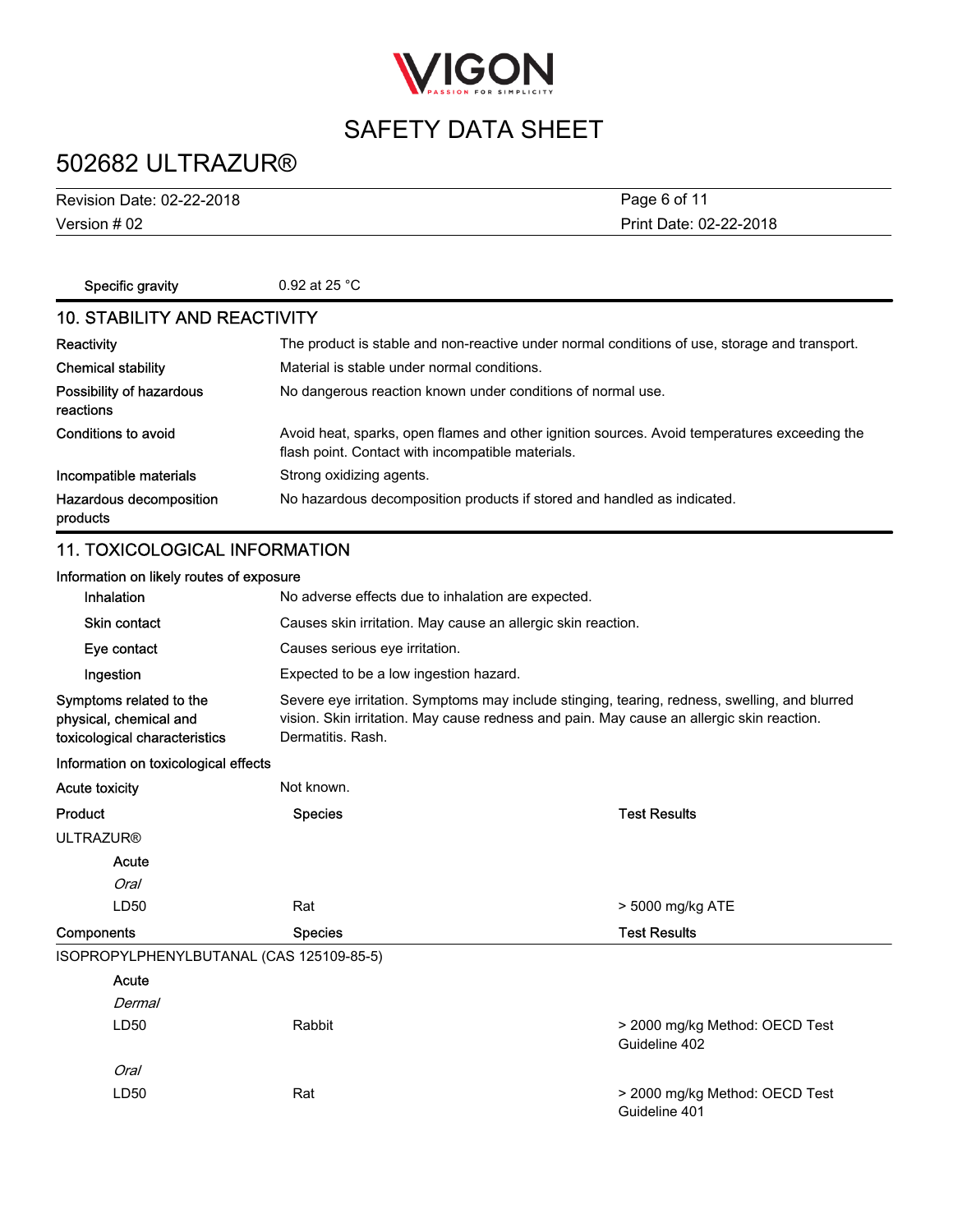

# 502682 ULTRAZUR®

Version # 02 Revision Date: 02-22-2018 Print Date: 02-22-2018 Page 7 of 11

| Components                                            | <b>Species</b>                                                                                                               | <b>Test Results</b>                                                          |  |
|-------------------------------------------------------|------------------------------------------------------------------------------------------------------------------------------|------------------------------------------------------------------------------|--|
| LAURIC ALDEHYDE (CAS 112-54-9)                        |                                                                                                                              |                                                                              |  |
| Acute                                                 |                                                                                                                              |                                                                              |  |
| Dermal                                                |                                                                                                                              |                                                                              |  |
| LD50                                                  | Rabbit                                                                                                                       | > 2000 mg/kg                                                                 |  |
| Oral                                                  |                                                                                                                              |                                                                              |  |
| LD50                                                  | Rat                                                                                                                          | > 231000 mg/kg                                                               |  |
| Skin corrosion/irritation                             | Causes skin irritation.<br>May cause skin irritation and/or dermatitis.<br>May cause skin irritation in susceptible persons. |                                                                              |  |
| Serious eye damage/eye<br>irritation                  | Causes serious eye irritation.<br>Vapours may cause irritation to the eyes, respiratory system and the skin.                 |                                                                              |  |
| Respiratory or skin sensitization                     |                                                                                                                              |                                                                              |  |
| <b>Respiratory sensitization</b>                      | Not a respiratory sensitizer.                                                                                                |                                                                              |  |
| Skin sensitization                                    | May cause an allergic skin reaction.<br>Causes sensitization.                                                                |                                                                              |  |
| Germ cell mutagenicity                                | No data available to indicate product or any components present at greater than 0.1% are<br>mutagenic or genotoxic.          |                                                                              |  |
| Carcinogenicity                                       |                                                                                                                              |                                                                              |  |
|                                                       | IARC Monographs. Overall Evaluation of Carcinogenicity                                                                       |                                                                              |  |
| Not listed.                                           |                                                                                                                              |                                                                              |  |
|                                                       | OSHA Specifically Regulated Substances (29 CFR 1910.1001-1052)                                                               |                                                                              |  |
| Not regulated.                                        |                                                                                                                              |                                                                              |  |
|                                                       | US. National Toxicology Program (NTP) Report on Carcinogens                                                                  |                                                                              |  |
| Not listed.                                           | US. OSHA Specifically Regulated Substances (29 CFR 1910.1001-1050)                                                           |                                                                              |  |
| Not available.                                        |                                                                                                                              |                                                                              |  |
| Reproductive toxicity                                 |                                                                                                                              | This product is not expected to cause reproductive or developmental effects. |  |
| Specific target organ toxicity -                      | Not classified.                                                                                                              |                                                                              |  |
| single exposure                                       |                                                                                                                              |                                                                              |  |
| Specific target organ toxicity -<br>repeated exposure | Not classified.                                                                                                              |                                                                              |  |
| <b>Aspiration hazard</b>                              | Not an aspiration hazard.                                                                                                    |                                                                              |  |

### 12. ECOLOGICAL INFORMATION

**Ecotoxicity** 

The product is not classified as environmentally hazardous. However, this does not exclude the possibility that large or frequent spills can have a harmful or damaging effect on the environment.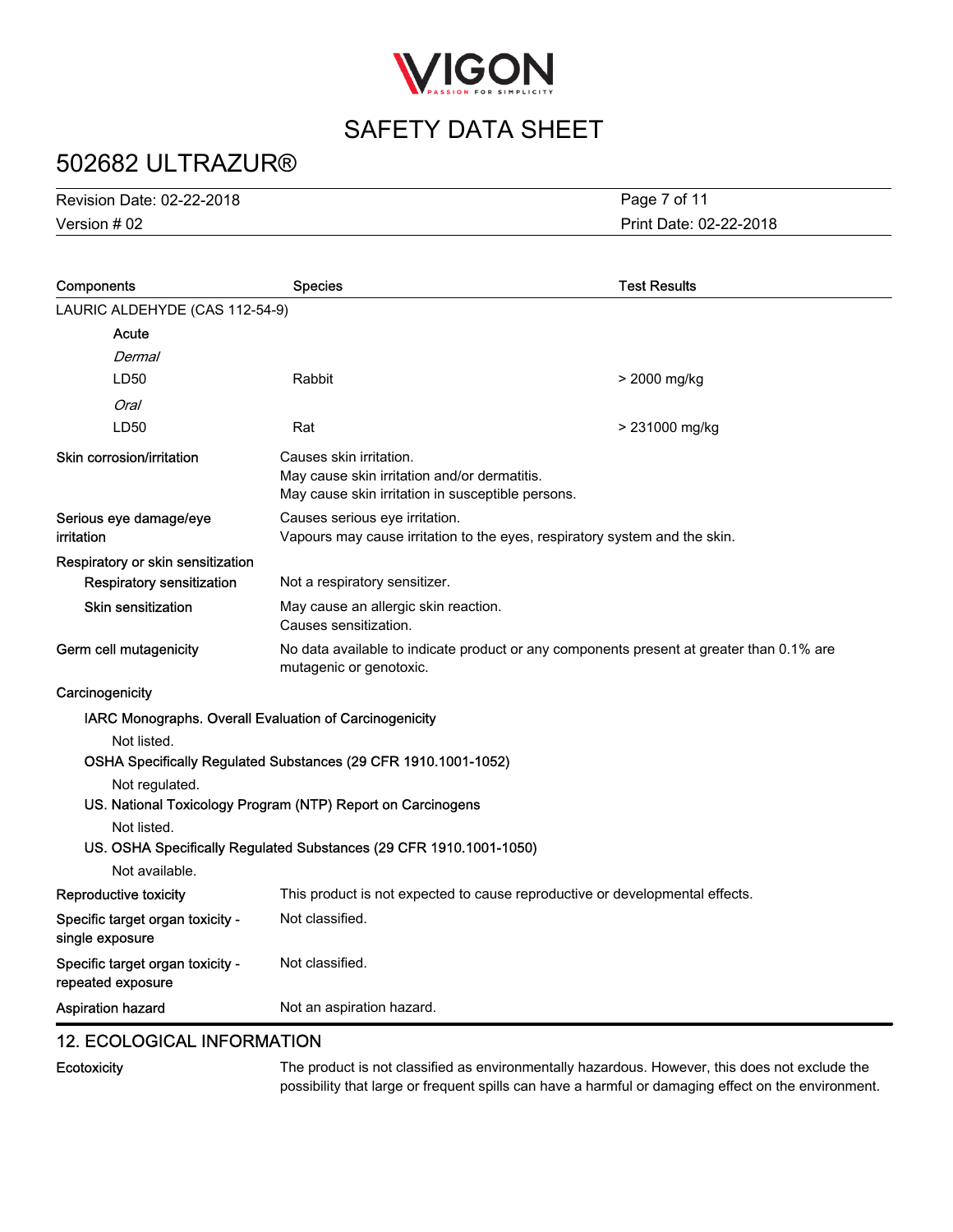

# 502682 ULTRAZUR®

| <b>Revision Date: 02-22-2018</b> | Page 8 of 11           |
|----------------------------------|------------------------|
| Version # 02                     | Print Date: 02-22-2018 |

| <b>Components</b>                        |                                                                                                                                                                                            | <b>Species</b>                                                               | <b>Test Results</b>  |
|------------------------------------------|--------------------------------------------------------------------------------------------------------------------------------------------------------------------------------------------|------------------------------------------------------------------------------|----------------------|
| ISOPROPYLPHENYLBUTANAL (CAS 125109-85-5) |                                                                                                                                                                                            |                                                                              |                      |
| Aquatic                                  |                                                                                                                                                                                            |                                                                              |                      |
| Algae                                    | ErC <sub>50</sub>                                                                                                                                                                          | Green algae (Desmodesmus<br>subspicatus)                                     | 11 mg/l, 72 hours    |
| Crustacea                                | EC <sub>50</sub>                                                                                                                                                                           | Water flea (Daphnia magna)                                                   | 7.7 mg/l, 48 hours   |
| Fish                                     | <b>LC50</b>                                                                                                                                                                                | Salmo gairdneri (new name<br>Oncorhynchus mykiss)                            | 1.082 mg/l, 96 hours |
| Persistence and degradability            |                                                                                                                                                                                            | No data is available on the degradability of any ingredients in the mixture. |                      |
| <b>Bioaccumulative potential</b>         | No data available.                                                                                                                                                                         |                                                                              |                      |
| Mobility in soil                         | No data available.                                                                                                                                                                         |                                                                              |                      |
| Other adverse effects                    | No other adverse environmental effects (e.g. ozone depletion, photochemical ozone creation<br>potential, endocrine disruption, global warming potential) are expected from this component. |                                                                              |                      |

### 13. DISPOSAL CONSIDERATIONS

| <b>Disposal instructions</b>             | Do not discharge into drains, water courses or onto the ground. Do not allow this material to drain<br>into sewers/water supplies. Do not contaminate ponds, waterways or ditches with chemical or<br>used container. Dispose of contents/container in accordance with<br>local/regional/national/international regulations. |
|------------------------------------------|------------------------------------------------------------------------------------------------------------------------------------------------------------------------------------------------------------------------------------------------------------------------------------------------------------------------------|
| Local disposal regulations               | Dispose in accordance with all applicable regulations.                                                                                                                                                                                                                                                                       |
| Hazardous waste code                     | Not established.                                                                                                                                                                                                                                                                                                             |
| Waste from residues / unused<br>products | Empty containers or liners may retain some product residues. This material and its container must<br>be disposed of in a safe manner (see: Disposal instructions).                                                                                                                                                           |
| Contaminated packaging                   | Since emptied containers may retain product residue, follow label warnings even after container is<br>emptied. Empty containers should be taken to an approved waste handling site for recycling or<br>disposal.                                                                                                             |

### 14. TRANSPORT INFORMATION

#### ADN

Not regulated as dangerous goods.

#### ADR

Not regulated as dangerous goods.

#### RID

Not regulated as dangerous goods.

#### **DOT**

#### BULK

| -17                          |                                                         |
|------------------------------|---------------------------------------------------------|
| UN number                    | NA1993                                                  |
| Proper shipping name         | COMBUSTIBLE LIQUID, N.O.S. (2, 6-DIMETHYLOCT-7-EN-2-OL) |
| <b>Hazard class</b>          | Combustible lig                                         |
| Packing group                | Ш                                                       |
| <b>Environmental hazards</b> |                                                         |
| Marine pollutant             | No                                                      |
| Packaging exceptions         | 150                                                     |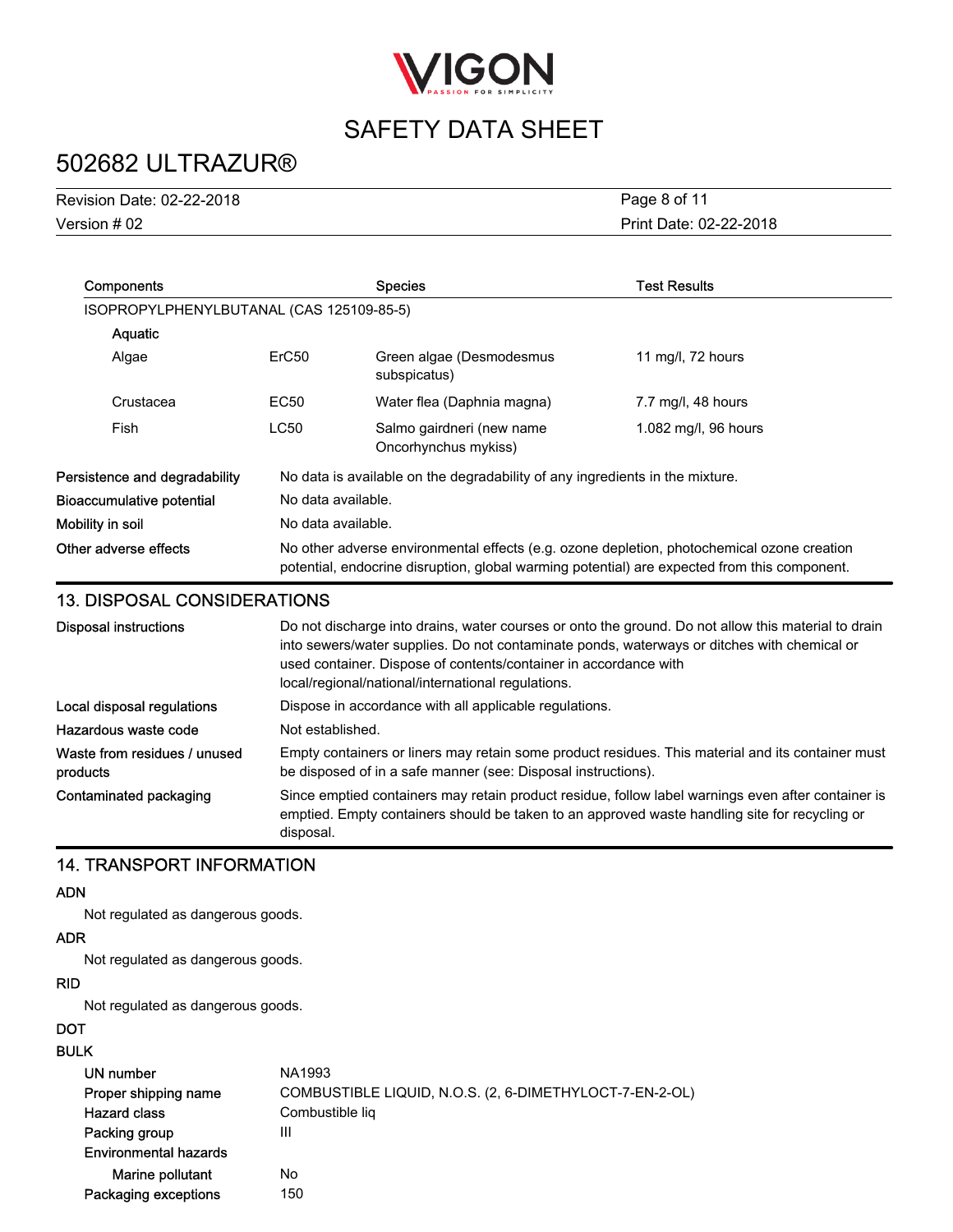

### 502682 ULTRAZUR®

Version # 02 Revision Date: 02-22-2018

Print Date: 02-22-2018 Page 9 of 11

| Packaging bulk  | 241 |
|-----------------|-----|
| Labels required | Nor |

None

### **DOT**

NON-BULK

Not regulated as dangerous goods.

#### IATA

Not regulated as dangerous goods.

#### IMDG

Not regulated as dangerous goods.

### 15. REGULATORY INFORMATION

US federal regulations

This product is a "Hazardous Chemical" as defined by the OSHA Hazard Communication Standard, 29 CFR 1910.1200.

### CERCLA Hazardous Substance List (40 CFR 302.4)

Not listed.

#### SARA 304 Emergency release notification

Not regulated.

#### US. OSHA Specifically Regulated Substances (29 CFR 1910.1001-1050)

Not available.

#### OSHA Specifically Regulated Substances (29 CFR 1910.1001-1052)

Not regulated.

#### TSCA Section 12(b) Export Notification (40 CFR 707, Subpt. D)

Not regulated.

#### Superfund Amendments and Reauthorization Act of 1986 (SARA)

#### SARA 302 Extremely hazardous substance

Not listed.

SARA 311/312 Hazardous Yes

#### chemical

| <b>Classified hazard</b> | Flammable (gases, aerosols, liquids, or solids) |
|--------------------------|-------------------------------------------------|
| categories               | Skin corrosion or irritation                    |
|                          | Serious eye damage or eye irritation            |
|                          | Respiratory or skin sensitization               |

### SARA 313 (TRI reporting)

Not regulated.

#### Other federal regulations

Clean Air Act (CAA) Section 112 Hazardous Air Pollutants (HAPs) List

Not regulated.

#### Clean Air Act (CAA) Section 112(r) Accidental Release Prevention (40 CFR 68.130)

Not regulated.

Safe Drinking Water Act Not regulated. (SDWA)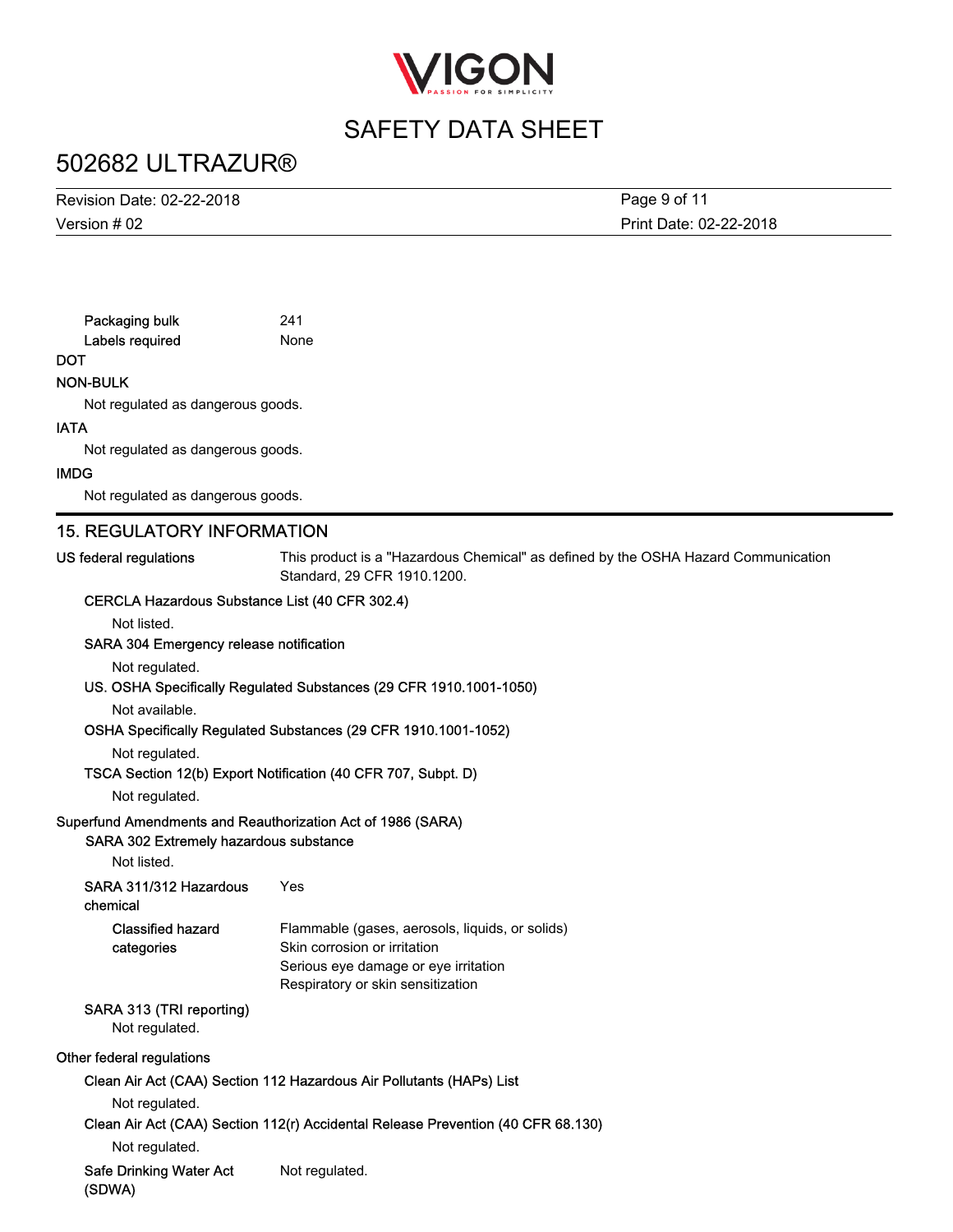

### 502682 ULTRAZUR®

| Revision Date: 02-22-2018 | Page 10 of 11          |
|---------------------------|------------------------|
| Version # 02              | Print Date: 02-22-2018 |

| US state regulations             |                                                                                         |                        |
|----------------------------------|-----------------------------------------------------------------------------------------|------------------------|
| <b>California Proposition 65</b> | California Proposition 65 - Carcinogens & Reproductive Toxicity (CRT): Listed substance |                        |
| Not listed.                      |                                                                                         |                        |
| International Inventories        |                                                                                         |                        |
|                                  |                                                                                         |                        |
| Country(s) or region             | Inventory name                                                                          | On inventory (yes/no)* |
| Australia                        | Australian Inventory of Chemical Substances (AICS)                                      | Yes.                   |
| Canada                           | Domestic Substances List (DSL)                                                          | <b>Yes</b>             |
| Canada                           | Non-Domestic Substances List (NDSL)                                                     | <b>No</b>              |
| China                            | Inventory of Existing Chemical Substances in China (IECSC)                              | <b>Yes</b>             |
| Europe                           | European Inventory of Existing Commercial Chemical<br>Substances (EINECS)               | <b>Yes</b>             |
| Europe                           | European List of Notified Chemical Substances (ELINCS)                                  | No.                    |
| Japan                            | Inventory of Existing and New Chemical Substances (ENCS)                                | <b>Yes</b>             |
| Korea                            | Existing Chemicals List (ECL)                                                           | Yes                    |
| New Zealand                      | New Zealand Inventory                                                                   | <b>Yes</b>             |
| Philippines                      | Philippine Inventory of Chemicals and Chemical Substances<br>(PICCS)                    | <b>Yes</b>             |
| Taiwan                           | Taiwan Toxic Chemical Substances (TCS)                                                  | Yes                    |
| United States & Puerto Rico      | Toxic Substances Control Act (TSCA) Inventory                                           | Yes                    |
|                                  |                                                                                         |                        |

\*A "Yes" indicates that all components of this product comply with the inventory requirements administered by the governing country(s) A "No" indicates that one or more components of the product are not listed or exempt from listing on the inventory administered by the governing country(s).

### 16. OTHER INFORMATION, INCLUDING DATE OF PREPARATION OR LAST REVISION

| <b>Issue date</b>    | 11-21-2015         |
|----------------------|--------------------|
| <b>Revision date</b> | 02-22-2018         |
| Version #            | 02                 |
| HMIS® ratings        | Health: $2$        |
|                      | Flammability: 2    |
|                      | Physical hazard: 0 |